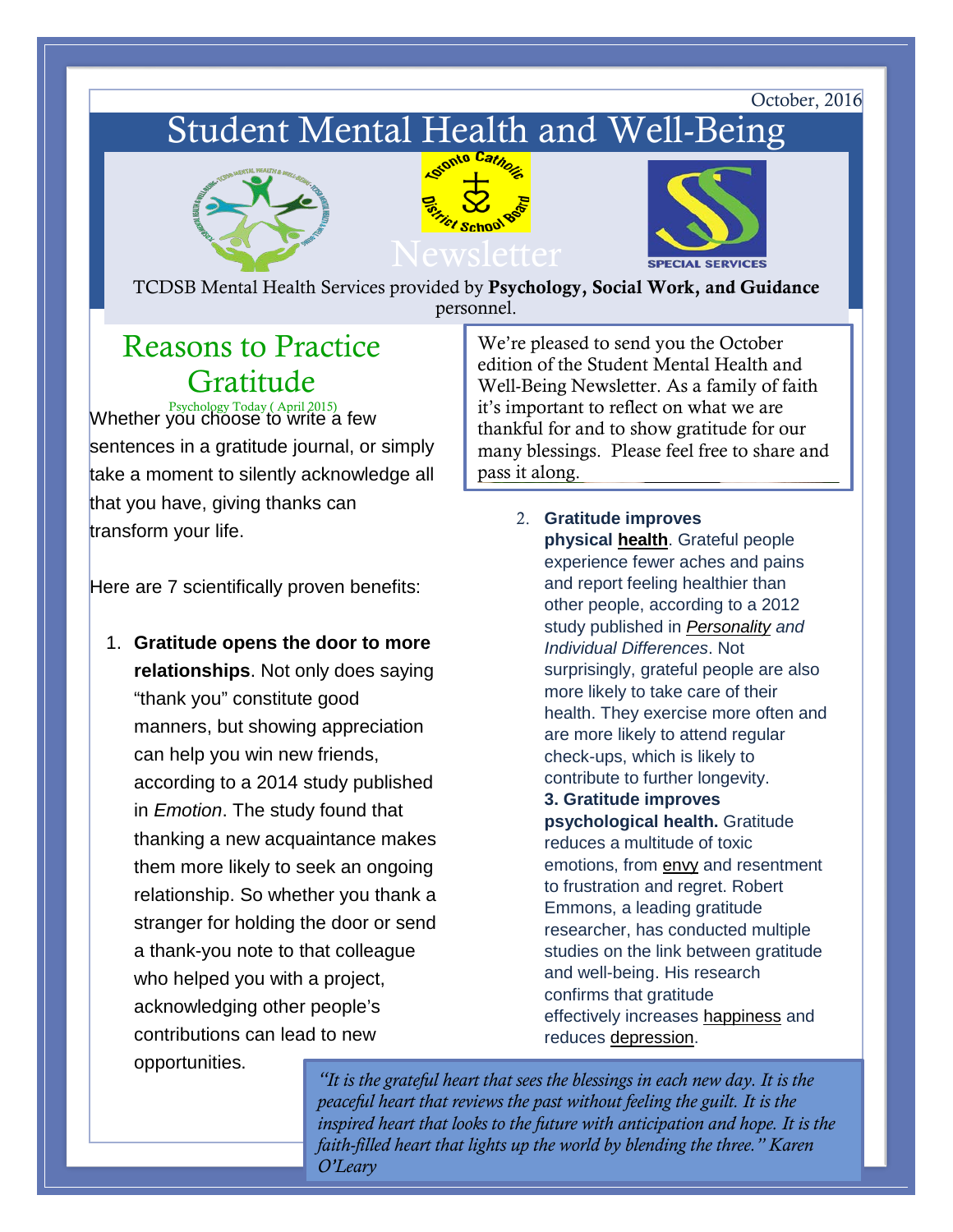#### October 2016

### **4. Gratitude enhances [empathy](https://www.psychologytoday.com/basics/empathy) and reduces**

bkk **aggression.** Grateful people are more likely to behave in a prosocial manner, even when others behave less kindly, according to a 2012 study by the University of Kentucky. Study participants who ranked higher on gratitude scales were less likely to retaliate against others, even when given negative feedback. They experienced more sensitivity and empathy toward other people and a decreased desire to seek [revenge.](https://www.psychologytoday.com/basics/punishment)

- **5 Grateful people [sleep](https://www.psychologytoday.com/basics/sleep) better.** Writing in a gratitude journal improves sleep, according to a 2011 study published in *Applied Psychology: Health and Well-Being*. Spend just 15 minutes jotting down a few grateful sentiments before bed, and you may sleep better and longer.
- **6 Gratitude improves [self-esteem.](https://www.psychologytoday.com/basics/self-esteem)** A 2014 study published in the *Journal of Applied Sport Psychology* found that gratitude increased athletes' self-esteem, an essential component to optimal performance. Other studies have shown that gratitude reduces social comparisons. Rather than becoming resentful toward people who have more money or better jobs—a major factor in reduced self-esteem—grateful people are able to appreciate other people's accomplishments

#### **Gratitude increases mental**

**strength**. For years, research has shown gratitude not only reduces" [stress,](https://www.psychologytoday.com/basics/stress) but it may also play a major role in overcoming [trauma.](https://www.psychologytoday.com/basics/trauma) A 2006 study published in *Behavior Research and [Therapy](https://www.psychologytoday.com/basics/therapy)* found that Vietnam War veterans with higher levels of gratitude experienced lower rates of [post-traumatic stress](https://www.psychologytoday.com/basics/post-traumatic-stress-disorder)  [disorder.](https://www.psychologytoday.com/basics/post-traumatic-stress-disorder) A 2003 study published in the *Journal of Personality and Social Psychology* found that gratitude was a major contributor to [resilience](https://www.psychologytoday.com/basics/resilience) following the terrorist attacks on September 11. Recognizing all that you have to be thankful for —even during the worst times fosters resilience

"Gratitude can transform common days into thanksgiving, turn routine jobs into joy, and change ordinary opportunities into blessings." *William Arthur Ward*



### A Prayer of Thanksgiving

Psalm 92:1-4

It is good to give thanks to Ine Lord, to sing praise to<br>thy name, O Most High: to declare thy steadfast thy faithfulness by night, and the harp, to the melody of the lyre. For me glad by thy work; at  $\frac{1}{2}$  the works of thy hands I the Lord, to sing praise to love in the morning, and to the music of the lute thou, O Lord, hast made sing for joy.

### Mental Health Initiatives 2016-17

- Support for schools in developing a mentally healthy classroom. See Supporting Minds on the Ministry's website and edugains.ca.
- Inclusion of mental health to school SLIPs
- Building partnerships with community agencies, families, and parishes.
- safeTALK suicide awareness workshops for staff available via PAL.
- Psych. And SW supporting Newcomer Mental Health